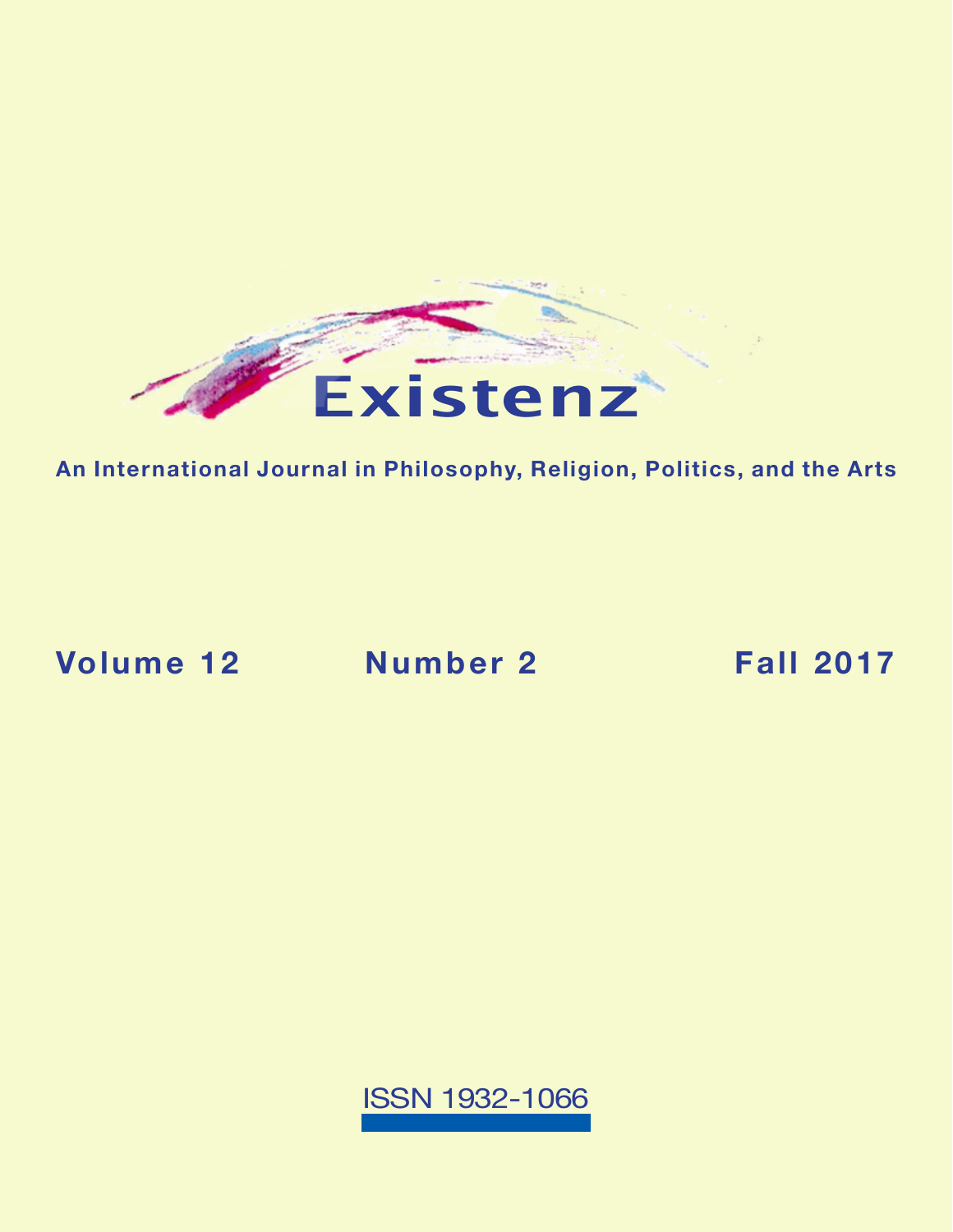# $T$  **a** BLE OF CONTENTS **Volume 12/2, Fall 2017**

| <b>Editor's Introduction</b>                                                            |              |
|-----------------------------------------------------------------------------------------|--------------|
| <b>Helmut Wautischer</b>                                                                | iii          |
| Sonoma State University                                                                 |              |
| <b>Wonder and Tugendhat's Mysticism</b>                                                 |              |
| Alexei Procyshyn                                                                        | $\mathbf{1}$ |
| Sun Yat-sen University, Zhuhai, China                                                   |              |
| <b>Intuition, Worlds, and Transcendence: The Eroding Foundations of</b>                 |              |
| <b>Spiritual Experience</b>                                                             |              |
| Stephen A. Erickson                                                                     | 10           |
| Pomona College                                                                          |              |
| <b>Wisdom in Aristotle and Aquinas: From Metaphysics to Mysticism</b>                   |              |
| Edmond Eh                                                                               | 19           |
| University of Saint Joseph, Macau, China                                                |              |
| <b>Three Modes of Recovering Mysticism: Responses to Procyshyn, Erickson,</b><br>and Eh |              |
| <b>Mario Wenning</b>                                                                    | 25           |
| University of Macau, China                                                              |              |
| <b>Interpreting Karl Jaspers' "Phenomenological" Plato: Transcending</b>                |              |
| the Bounds of the Doctrinal Scholarly Tradition                                         |              |
| James M. Magrini                                                                        | 34           |
| College of DuPage                                                                       |              |
| The Myth of Er as a Rationalizing Recording Device                                      |              |
| Michael Weinman                                                                         | 49           |
| <b>Bard College Berlin, Germany</b>                                                     |              |
| Truth, Reality, and Fiction in the Documentary of Errol Morris: Refiguring              |              |
| <b>Platonism in Epistemology and Aesthetics</b>                                         |              |
| Shai Biderman                                                                           | 58           |
| Tel Aviv University and Beit-Berl College, Israel                                       |              |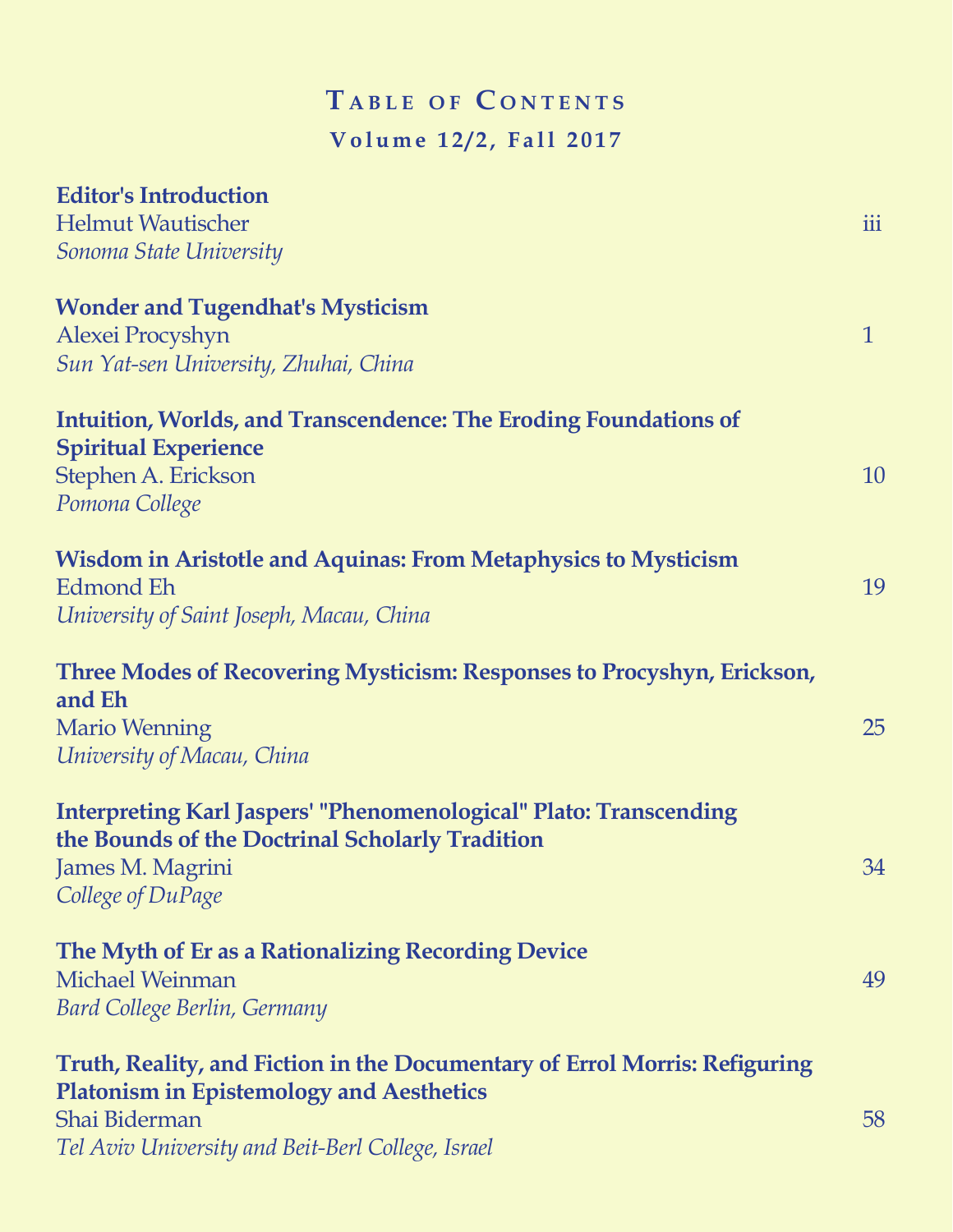### EDITOR'S INTRODUCTION

This volume on *Mysticism and Transcendence in Philosophy* addresses in a variety of perspectives a topic that in its broader sense directly relates to one of Jaspers' central tenets concerning philosophical life: the practice of philosophy is a lived experience. Knowledge is not to be seen separate from the person who articulates it; rather, a philosophical search for truth will also be mindful of a wisdom that calls for acceptance of responsibility in action. The conference panel was organized and chaired by Mario Wenning (University of Macau) who together with Alexei Procyshyn (Sun Yat-sen University) translated Ernst Tugendhat's *Egocentricity and Mysticism* (Columbia University Press, 2016). Coming from this perspective, Procyshyn explores the role of wonder in the context of mysticism and offers a reading that in part differs from the one by Tugendhat. Stephen A. Erickson (Pomona College) questions whether the foundations of spiritual experiences are eroding. Erickson contrasts Kierkegaard's view of transcendence with Jaspers' varying perspectives on the mystical and substantiates his reading of the Absolute by integrating a multiplicity of perspectives, including the ones expounded by Hegel, Leibniz, Wittgenstein, Sellars, Heidegger, to mention only a few. A religious reading of the topic is presented by Edmund Eh (University of Saint Joseph, Macau), who presents a theological interpretation of *Book Six* of Aristotle's *Nicomachean Ethics* and Aquinas' *Summa Theologiae*. Mario Wenning offers a substantive critique to each of the three essays.

Three additional essays are added to this selection, all of which relate to a Platonic reading of transcendence, albeit from different vantage points. James M. Magrini (College of Dupage) provides a speculative interpretation of Jaspers' exposition of Plato by placing it into a phenomenological framework rather than the established doctrinal one. Magrini notes the importance of relational interaction in the context of acquiring knowledge, as for example in Socratic thought experiments and myths that, in Jaspers, are drawn on in relation to the use of ciphers. Michael Weinman (Bard College, Germany) brings Platonic myths into the context of cinematic experience and the role of motion pictures for communicating subtle forms of knowledge. A nuanced application of such communication is presented by Shai Biderman (Tel Aviv University, Israel) who expands on Plato's usage of image and places it into a modern context of filmmaking, with special emphasis on documentary films, such as the ones by Errol Morris.

#### [Viewable on YouTube](https://youtu.be/5c0CiaAmZ_4)

Helmut Wautischer Editor-in-Chief